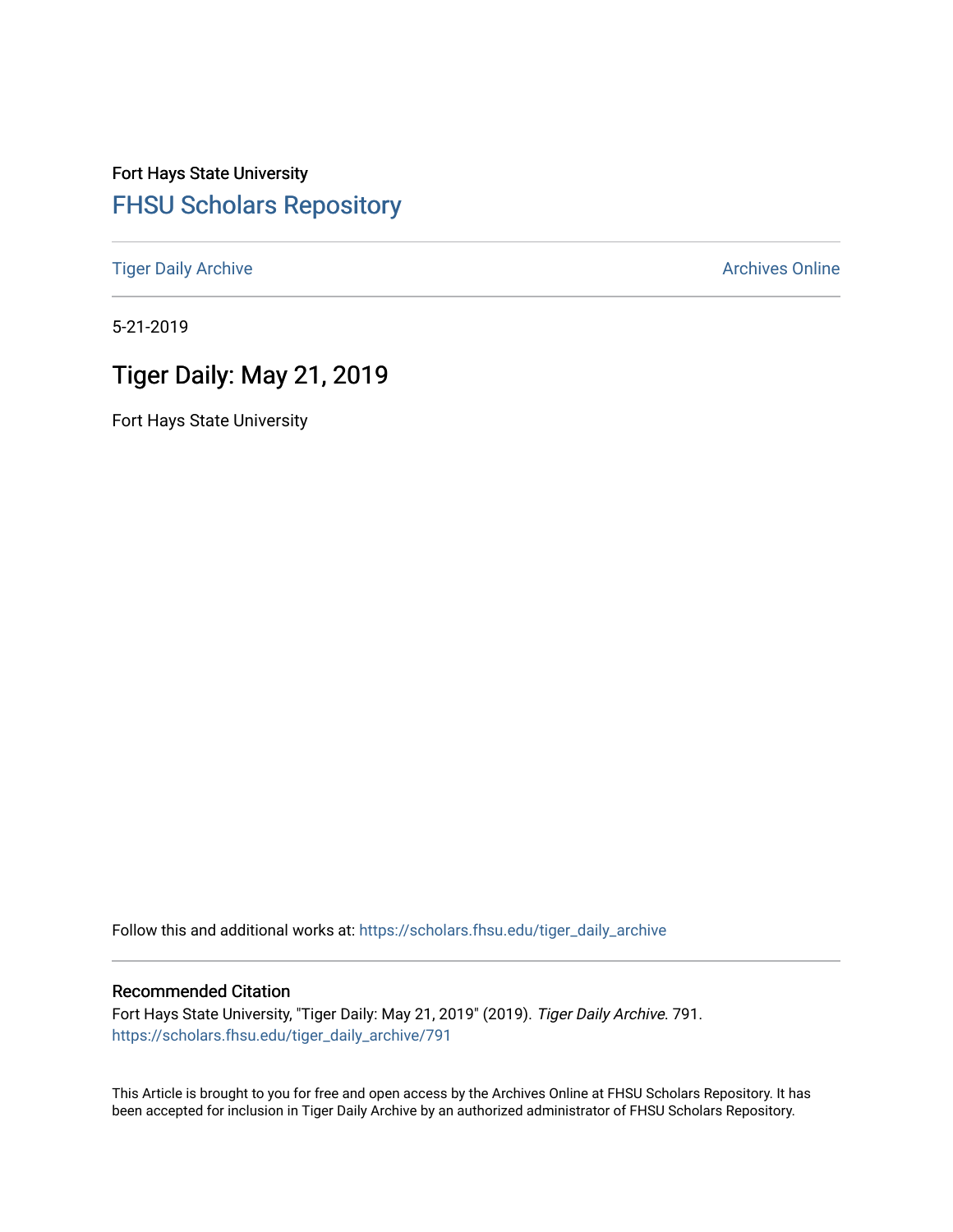# Tiger Daily [May 21, 2019]

# Tiger Daily

Tue 5/21/2019 10:55 AM

To: Tiger Daily < TigerDaily@fhsu.edu>;



#### **ANNOUNCEMENTS**

- · **Free Community Meal**
- · **Forsyth Library Building Hours**
- · **Foundation – Check Run Notices**
- · **Summer Institute for Distance Learning and Instructional Technology (SIDLIT) Proposals Due May 31!**
- · **Calendar: Upcoming Professional Development Opportunities**
- · **FHSU Hispanic College Institute**

### **EVENTS**

# **FUTURE EVENTS**

· **MDC Workshop – CliftonStrength Essentials – June 13; 9:00am to 4:00pm**

# **SHARE WITH STUDENTS**

· **Political Science Offers Four 8-Week Courses for Fall 2019**

#### **ANNOUNCEMENTS**

# **Free Community Meal**

Free Community Meal 2<sup>nd</sup> & 4<sup>th</sup> Sundays every month 5:30-7:00pm Breathe 703 Main St. Hays

Come join us for a home cooked meal and some good conversation!

# **Forsyth Library Building Hours**

May 16<sup>th</sup>: 7:30am – 7:30pm May 17<sup>th</sup>: 8am – 4:30pm

**May 18 th**– **August 18 th** Mon – Fri: 8am – 4:30pm Sat – Sun: CLOSED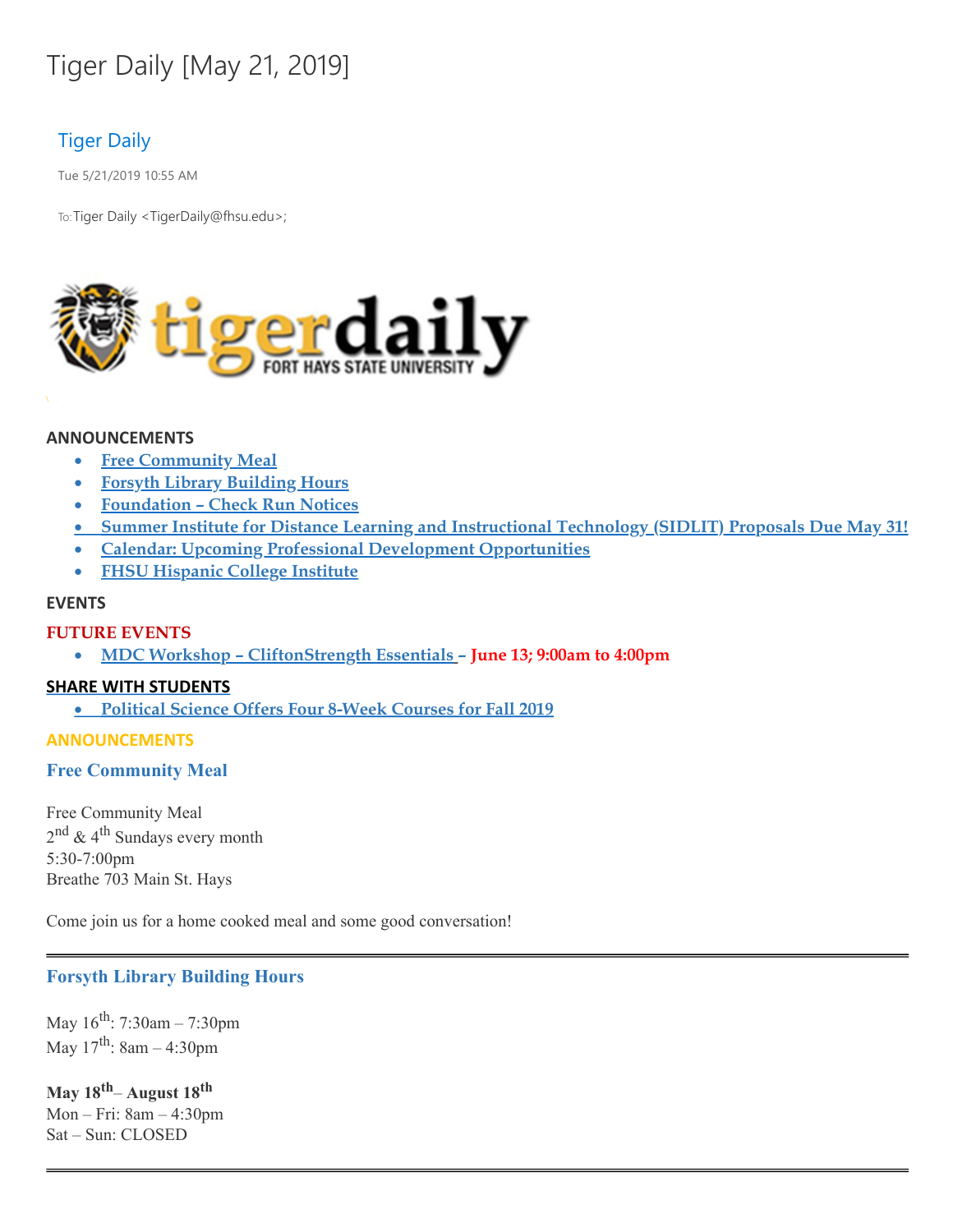# **Foundation – Check Run Notices**

The Foundation will not have a check run the week of June  $3^{rd} - 7^{th}$ .

The last check run for FY19 will be on Wednesday, June 12, 2019. Please have all check requests to Amy Leiker at the Foundation by 3:00 p.m. on June 11<sup>th</sup>. All requests received after the June 11<sup>th</sup> deadline will be processed on July 3<sup>rd</sup>.

# **Summer Institute on Distance Learning and Instructional Technology (SIDLIT) Proposals Due May 31!**

Colleague2Colleague's 20<sup>th</sup> annual Summer Institute for Distance Learning and Instructional Technology (SIDLIT) will be held August 1-2, 2019, at FHSU. All who use instructional technologies in their work are invited to attend and participate! Colleague 2 Colleague (C2C) includes more than 40 organizations, ranging from colleges and universities across Kansas and Missouri, P12 school districts, government organizations, nonprofits, and corporate entities. Proposals are due May 31<sup>st</sup>. Learn more, submit a proposal, and register to attend at [http://blogs.jccc.edu/c2c/sidlit-2019-aug-1-2-2019/.](http://blogs.jccc.edu/c2c/sidlit-2019-aug-1-2-2019/)

Questions? Contact Nicole Frank, Colleague2Colleague chair, at **[nmfrank@fhsu.edu.](mailto:nmfrank@fhsu.edu)** 

# **Calendar: Upcoming Professional Development Opportunities**

Check out upcoming professional development opportunities! The TILT TigerLearn event calendar is your go-to for professional development at FHSU! Check it out here: <http://tigerlearn.fhsu.edu/events/>.

To provide faculty and staff with one easy place to see all professional development at FHSU, we're happy to include your event on the TigerLearn calendar. We can include links to your registration site, contact persons for questions, etc. Just contact [TILT-FacultyDev@fhsu.edu,](mailto:TILT-FacultyDev@fhsu.edu) and we'll add your event right away!

# **FHSU Hispanic College Institute**

Fort Hays State University's Hispanic College Institute is a free, four-day, residential program that prepares high school Hispanic students to enter and succeed in higher education.

**Where**: Fort Hays State University **When**: June 19-22, 2018 **Who**: Hispanic high school sophomores (Class of 2021) or juniors (Class of 2020)

The program is based on research and input from Hispanic educators and community leaders, and much of the content is delivered by Hispanics who can relate to the students' experiences and challenges.

#### How to Apply

Apply soon, as we still have a limited number of spots available. To be eligible, a student must:

- Have a 2.5 GPA or above;
- Be a current Hispanic high school sophomore (Class of 2021) or junior (Class of 2020).

There are a limited number of spaces available and acceptance to the program is based off of the application.

[APPLY](https://webapps.fhsu.edu/hciapplication/) NOW! The deadline to apply is May 18, 2019.

If you have further questions, please feel free to contact  $E$ rica [Meneses](mailto:mailto:h_perez@fhsu.edu?subject=mailto:h_perez@fhsu.edu) at 785-628-4503.

#### **EVENTS**